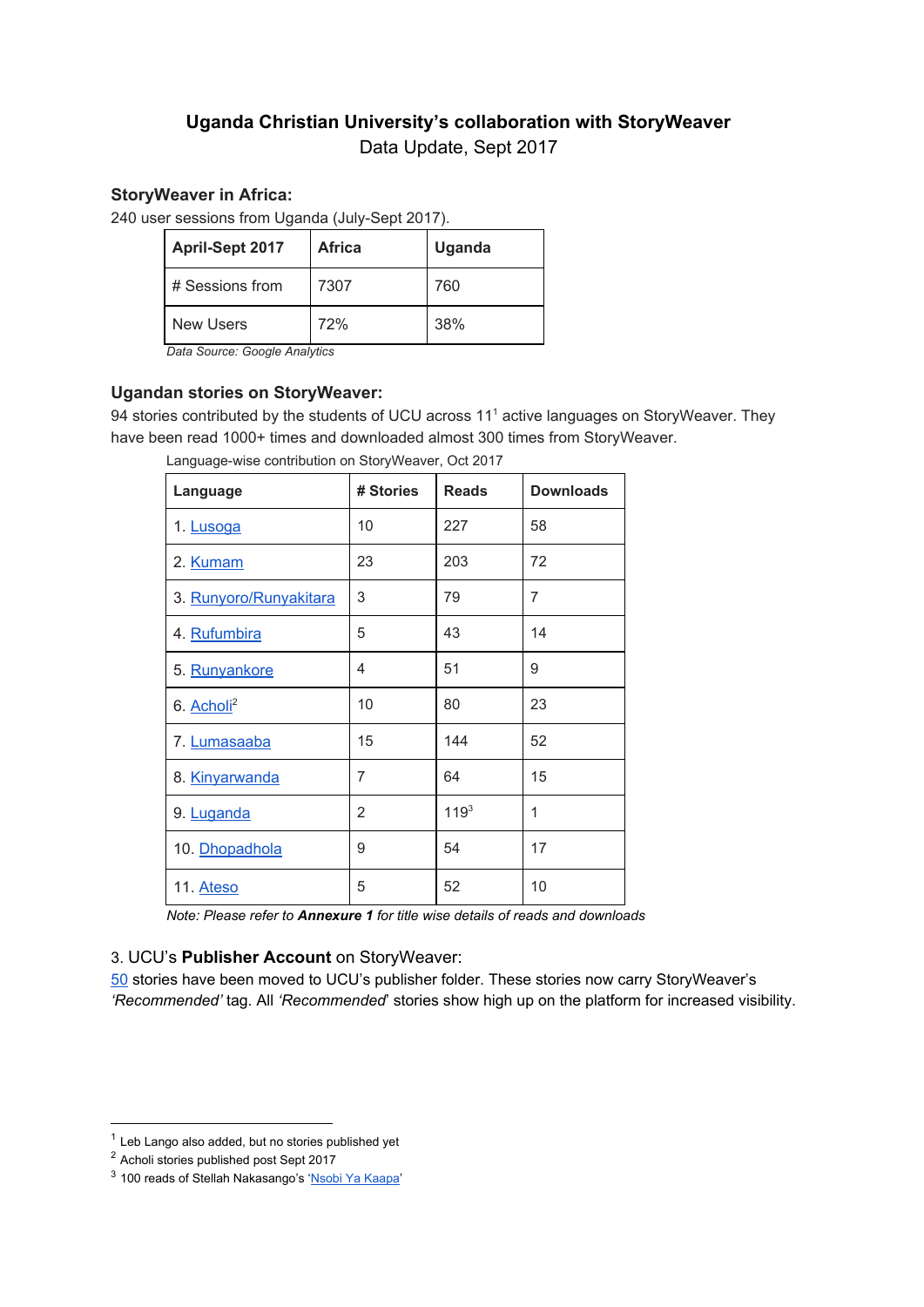### **4. Anexxure 1**

| <b>S. No.</b>  | <b>Translator</b>       | <b>Story Link</b>                                                               | <b>Reads</b> | <b>Downloads</b> |
|----------------|-------------------------|---------------------------------------------------------------------------------|--------------|------------------|
| 1              | <b>Cornelius Gulere</b> | https://storyweaver.org.in/stories/14981-annual-<br>haircut-day                 | 16           | 6                |
| $\overline{2}$ | <b>Cornelius Gulere</b> | https://storyweaver.org.in/stories/14763-king-of-<br>birds                      | 28           | 9                |
| 3              | <b>Cornelius Gulere</b> | https://storyweaver.org.in/stories/11578-lusoga                                 | 18           | 4                |
| 4              | Cornelius Gulere        | https://storyweaver.org.in/stories/13747-kyabazi<br>nga-omunene-ne-embwa-entono | 19           | 7                |
| 5              | <b>Cornelius Gulere</b> | https://storyweaver.org.in/stories/14849-i-can-cli<br>mb                        | 14           | 7                |
| 6              | <b>Cornelius Gulere</b> | https://storyweaver.org.in/stories/13746-nsobi-y<br>a-puusi                     | 28           | 7                |
| 7              | <b>Cornelius Gulere</b> | https://storyweaver.org.in/stories/14767-king-of-<br>birds                      | 25           | 9                |
| 8              | <b>Cornelius Gulere</b> | https://storyweaver.org.in/stories/15442-smile-pl<br>ease                       | 59           | 12               |
| 9              | <b>Cornelius Gulere</b> | https://storyweaver.org.in/stories/15966-the-gr<br>eedy-mouse                   | 10           | $\overline{2}$   |
| 10             | Cornelius Gulere        | https://storyweaver.org.in/stories/15920-friendl<br>y-neighbourhood-dog         | 10           | $\overline{2}$   |

- Stories in **Lusoga** have been read 227 times and downloaded 58 times

#### - Stories in **Kumam** have been read 200 times and downloaded 79 times

| <b>S. No.</b>   | <b>Translator</b> | <b>Story Link</b>                                                   | <b>Reads</b> | <b>Downloads</b> |
|-----------------|-------------------|---------------------------------------------------------------------|--------------|------------------|
| 1               | Agnes Kabonesa    | https://storyweaver.org.in/stories/15002-the-day<br>-it-rained-fish | 18           | 5                |
| $\overline{2}$  | Agnes Kabonesa    | https://storyweaver.org.in/stories/14549-i-am-no<br>t-afraid        | 10           |                  |
| 3               | Agnes Kabonesa    | https://storyweaver.org.in/stories/14818-marchi<br>ng-to-freedom    | 14           | 4                |
| 4               | Agnes Kabonesa    | https://storyweaver.org.in/stories/14774-the-cat-<br>in-the-ghat    | 10           | 5                |
| $5\phantom{.0}$ | Agnes Kabonesa    | https://storyweaver.org.in/stories/14989-singing-<br>in-the-rain    | 12           | 5                |
| 6               | Agnes Kabonesa    | https://storyweaver.org.in/stories/14997-we-are-<br>all-animals     | 5            | 1                |
| $\overline{7}$  | Agnes Kabonesa    | https://storyweaver.org.in/stories/14774-the-cat-<br>in-the-ghat    | 10           | 5                |
| 8               | Agnes Kabonesa    | https://storyweaver.org.in/stories/14416-the-bes<br>t-thing-ever    | 12           | 3                |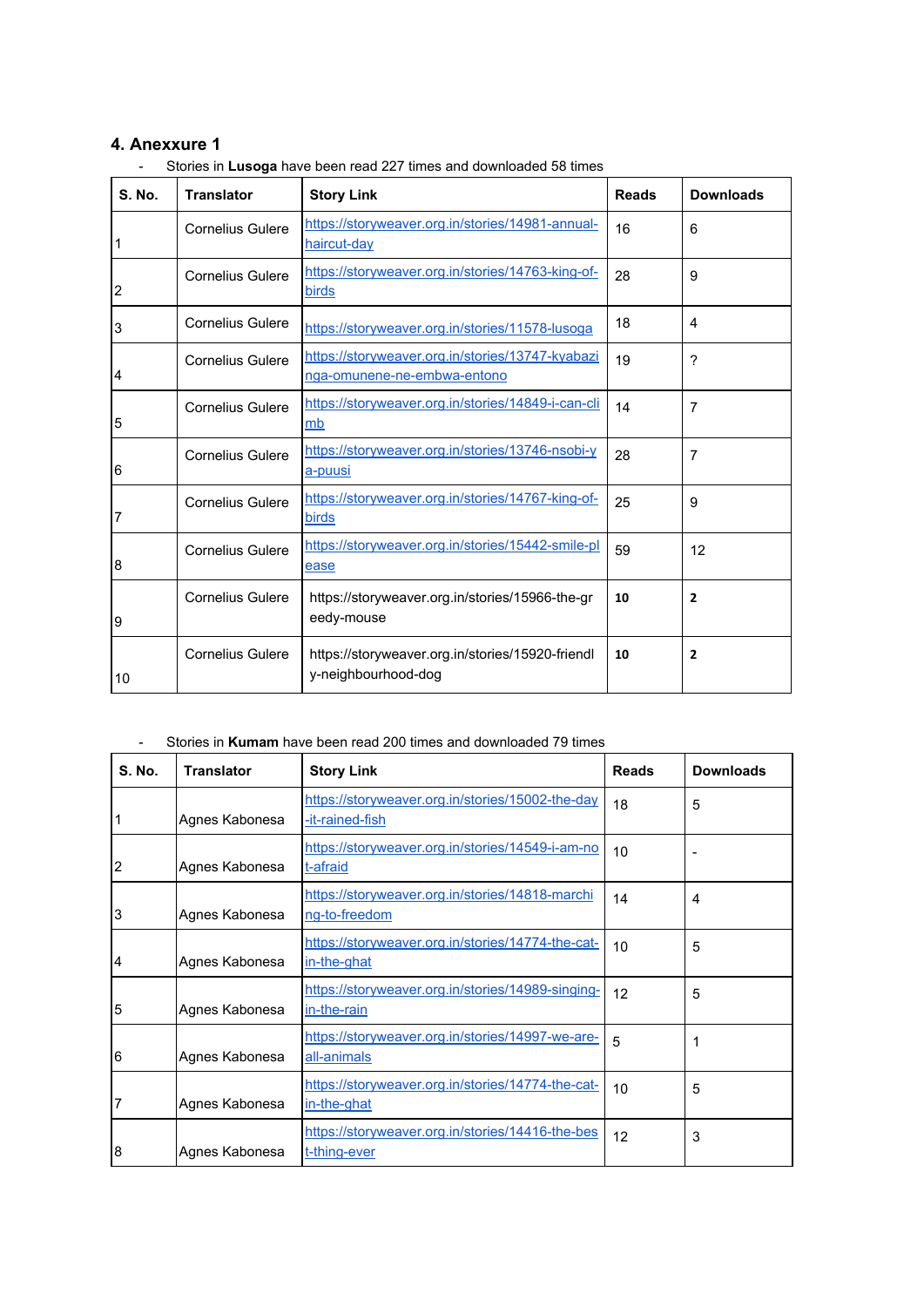| 9  | Agnes Kabonesa | https://storyweaver.org.in/stories/14999-where-i<br>s-gogo                   | 4              | 5              |
|----|----------------|------------------------------------------------------------------------------|----------------|----------------|
| 10 | Agnes Kabonesa | https://storyweaver.org.in/stories/14813-animal-<br>too-are-friends          | 13             | $\mathbf{3}$   |
| 11 | Agnes Kabonesa | https://storyweaver.org.in/stories/15000-where-i<br>s-my-mother              | 8              | 1              |
| 12 | Agnes Kabonesa | https://storyweaver.org.in/stories/14988-visit-to-t<br>he-village            | 13             | $\mathbf{3}$   |
| 13 | Agnes Kabonesa | https://storyweaver.org.in/stories/14418-happy-<br>makes-friends             | $\overline{7}$ | ?              |
| 14 | Agnes Kabonesa | https://storyweaver.org.in/stories/14814-the-mar<br>ket-place                | 11             | $\overline{4}$ |
| 15 | Agnes Kabonesa | https://storyweaver.org.in/stories/15004-too-ma<br>ny-books                  | 9              | 1              |
| 16 | Agnes Kabonesa | https://storyweaver.org.in/stories/14995-sheela-l<br>earns-to-make-friends   | $\overline{7}$ | 3              |
| 17 | Agnes Kabonesa | https://storyweaver.org.in/stories/14414-the-hun<br>gry-bear                 | 6              | 4              |
| 18 | Agnes Kabonesa | https://storyweaver.org.in/stories/14417-everythi<br>ng-happens-for-the-good | 10             | $\overline{4}$ |
| 19 | Agnes Kabonesa | https://storyweaver.org.in/stories/14996-lets-be-<br>friends                 | $\overline{7}$ | $\overline{4}$ |
| 20 | Agnes Kabonesa | https://storyweaver.org.in/stories/14987-right-to-<br>education              | 6              | 3              |
| 21 | Agnes Kabonesa | https://storyweaver.org.in/stories/14821-animals<br>-are-kind                | $\overline{3}$ | 3              |
| 22 | Agnes Kabonesa | https://storyweaver.org.in/stories/14812-the-ma<br>n-likes-to-sing           | 5              | 3              |
| 23 | Agnes Kabonesa | https://storyweaver.org.in/stories/14998-karthik-l<br>oves-to-read           | 3              | 3              |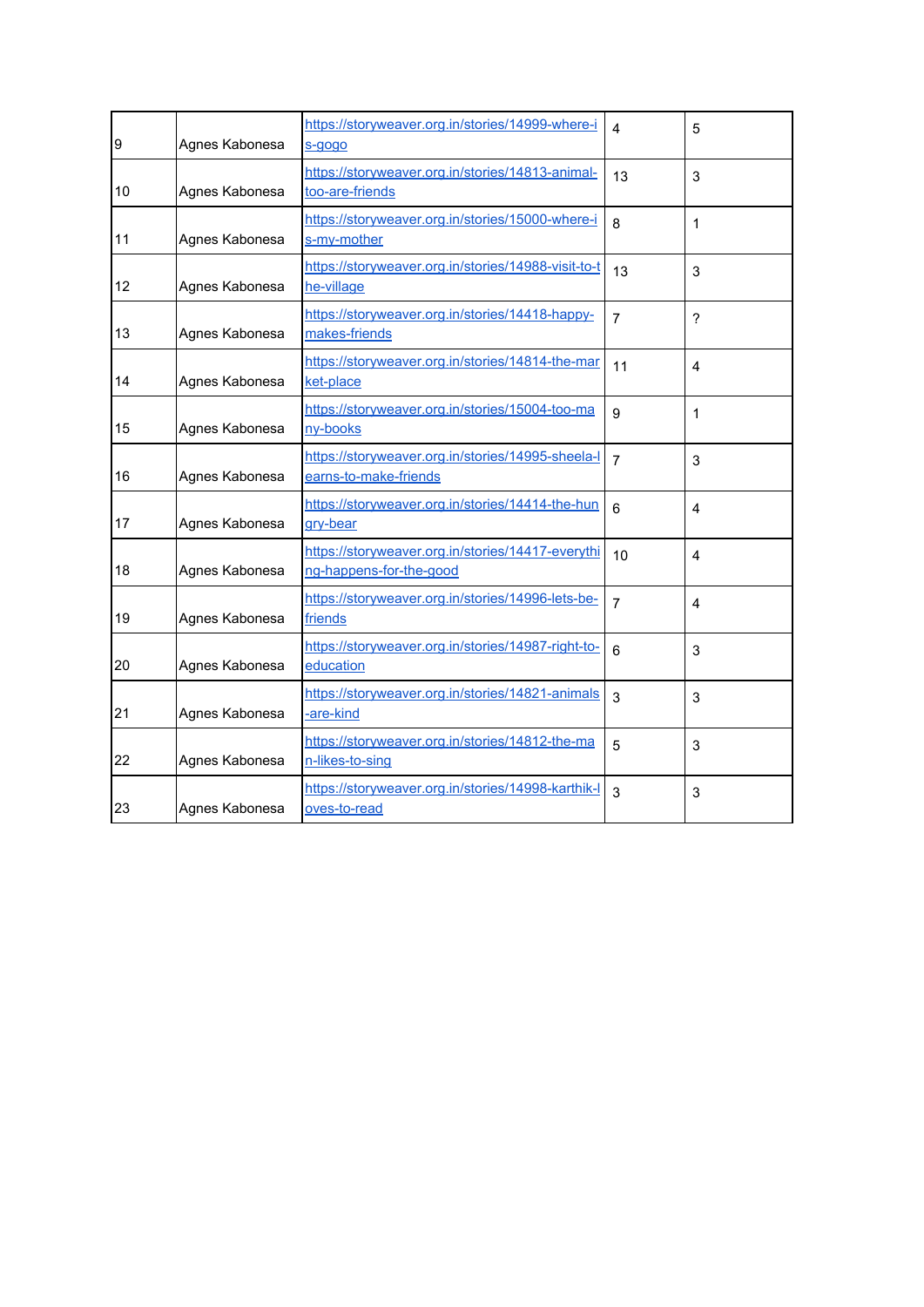| <b>S. No.</b> | <b>Translator</b> | <b>Story Link</b>                                                                           | <b>Reads</b> | <b>Downloads</b> |
|---------------|-------------------|---------------------------------------------------------------------------------------------|--------------|------------------|
|               | Jerome Atugonza   | https://storyweaver.org.in/stories/15338-ekiroto-<br>kya-madhu                              | 15           | 3                |
| l2            | Jerome Atugonza   | https://storyweaver.org.in/stories/15336-twenda-<br>muno-anushka                            | 21           | 4                |
|               |                   | https://storyweaver.org.in/stories/15342-mwene<br>waitu-omusana-gugya-inkaha-obwirewebuswek | 43           |                  |
| l3            | Jerome Atugonza   | $\mathbf{a}$                                                                                |              |                  |

- Stories in **Runyoro/Runyakitara** have been read 80 times

### - Stories in **Rufumbira** have been read 50 times

| <b>S. No.</b>  | <b>Translator</b> | <b>Story Link</b>                                                  | <b>Reads</b> | <b>Downloads</b> |
|----------------|-------------------|--------------------------------------------------------------------|--------------|------------------|
|                | Gahima Gaudah     | https://storyweaver.org.in/stories/15084-umuhu<br>ngu-ningoma      | 9            |                  |
| $\overline{2}$ | Gahima Gaudah     | https://storyweaver.org.in/stories/14803-abarizi-<br>batatu        | 13           | 4                |
| 3              | Gahima Gaudah     | https://storyweaver.org.in/stories/14675-little-jo<br>e-is-worried | 11           | 3                |
| 4              | Gahima Gaudah     | https://storyweaver.org.in/stories/14858-urugye<br>ndo-mubiti      | 9            | 3                |
| 5              | Gahima Gaudah     | https://storyweaver.org.in/stories/15088-umwa<br>mikazi-witala     | 10           | 3                |

## - Stories in **Runyankore** have been read 51 times

| <b>S. No.</b>  | <b>Translator</b> | <b>Story Link</b>                                                                                                                                                                                | <b>Reads</b> | <b>Downloads</b> |
|----------------|-------------------|--------------------------------------------------------------------------------------------------------------------------------------------------------------------------------------------------|--------------|------------------|
|                | Muhumuza Martin   | https://storyweaver.org.in/stories/14741-eminek<br>ye-mingyi                                                                                                                                     | 9            | 3                |
| $\overline{2}$ | Muhumuza Martin   | https://storyweaver.org.in/stories/14838-bugan<br>a-neema-arikukunda-kurya-ebijuma-byoona-o<br>munsi-egyi-nana-emboga-byona-nabikunda-ye<br>geite-ahari-neema-obwo-arikurya-omu-mwaka-<br>gwoona | 15           | 1                |
| 3              | Muhumuza Martin   | https://storyweaver.org.in/stories/15307-hariho-<br>omwishikyi-mutsya-omu-kibiina-kya-mira-buri-o<br>mwe-namurahura-ahakuba-nayeshusha-kwonk<br>a-shi-abantu-beine-kushushana                    | 20           | 3                |
| 4              | Muhumuza Martin   | https://storyweaver.org.in/stories/15045-jadav-a<br>vine-omurimo-ogurikusingayo-kuba-murungyi-o<br>munsi-yoona-nakora-ebibira-nakikora-ata-shom<br>a-akatabo-aka-oyerebere                       |              | $\overline{2}$   |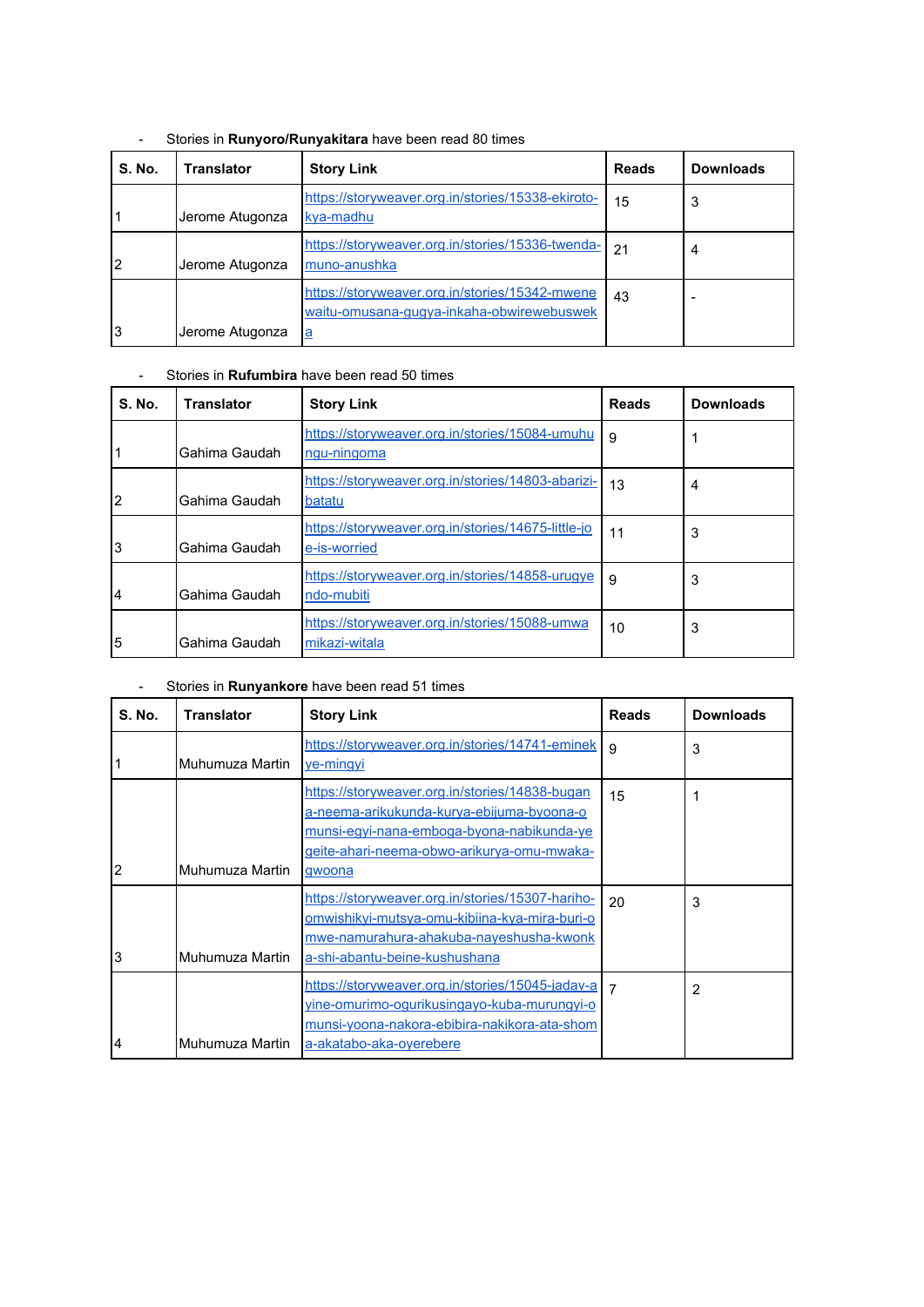| <b>S. No.</b>  | <b>Translator</b> | <b>Story Link</b>                                                        | <b>Reads</b>   | <b>Downloads</b> |
|----------------|-------------------|--------------------------------------------------------------------------|----------------|------------------|
| 1              | Maurice Lamony    | https://storyweaver.org.in/stories/16854-okok<br>-ma-kum-gi-mit          | 7              | 1                |
| $\overline{2}$ | Maurice Lamony    | https://storyweaver.org.in/stories/16852-dwe-<br>ki-otok                 | 4              | $\overline{2}$   |
| 3              | Maurice Lamony    | https://storyweaver.org.in/stories/16851-rwot-<br>ma-ocwer-gwak-ma-ojony | 9              | 3                |
| 4              | Maurice Lamony    | https://storyweaver.org.in/stories/16823-okur<br>u-pa-ammi               | 5              | $\overline{2}$   |
| 5              | Maurice Lamony    | https://storyweaver.org.in/stories/16581-bond<br>a-gin-ki-devi           | 7              | 1                |
| 6              | Maurice Lamony    | https://storyweaver.org.in/stories/16160-afoy<br>o-gin-ki-ofuk-dag-aye   | 13             | 8                |
| 7              | Maurice Lamony    | https://storyweaver.org.in/stories/16154-men<br>o-weng-bal-pa-vura       | 12             | $\overline{2}$   |
| 8              | Maurice Lamony    | https://storyweaver.org.in/stories/16143-leo-v<br>ince-ki-kwoo-ne        | $\overline{2}$ | 1                |
| 9              | Maurice Lamony    | https://storyweaver.org.in/stories/14736-atwe<br>ru-itu                  | 6              | 2                |
| 10             | Maurice Lamony    | https://storyweaver.org.in/stories/14735-obed<br>o-gin-ango              | 15             | 1                |

- Stories in **Acholi** have been read 80 times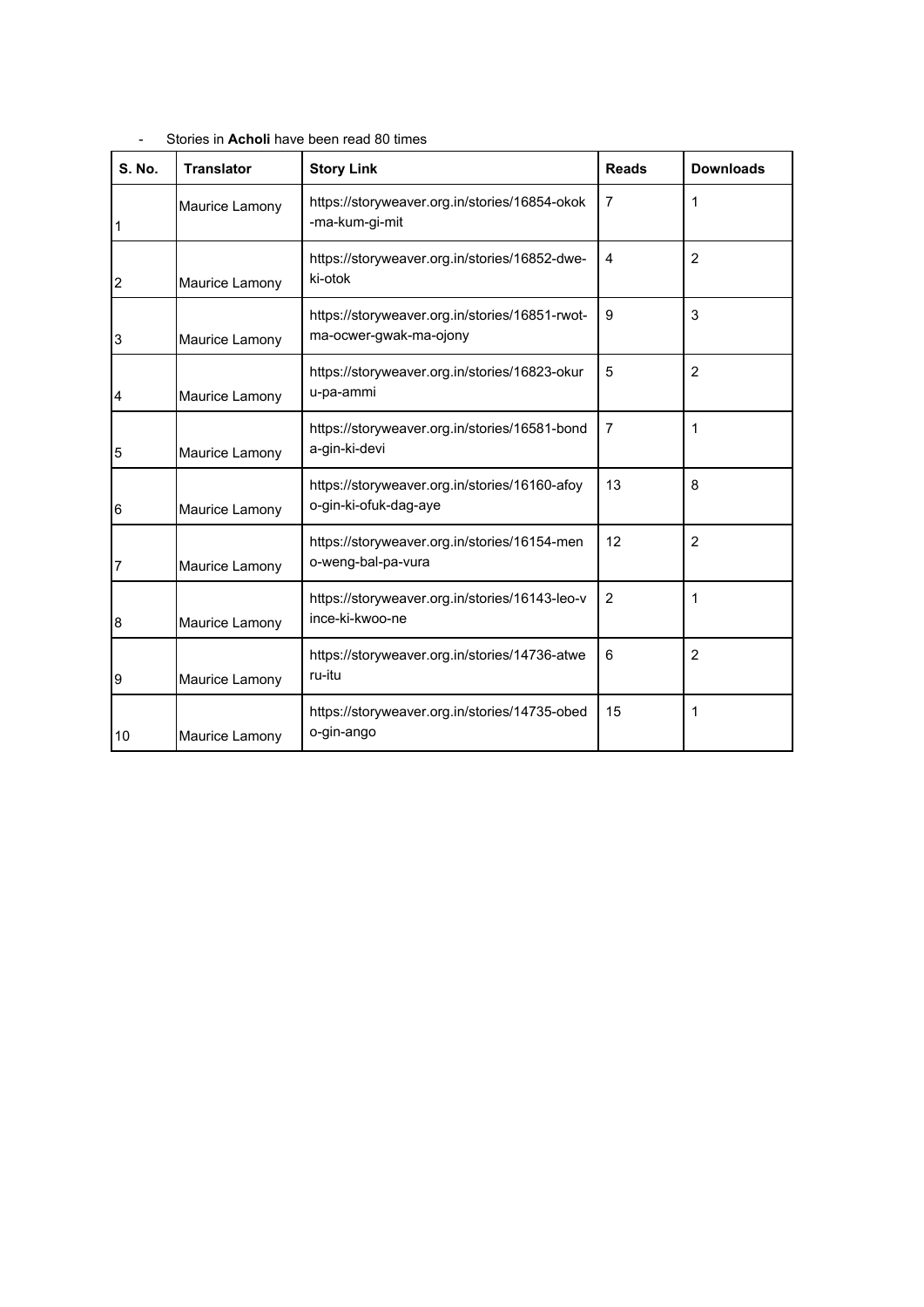| <b>S. No.</b>    | <b>Translator</b> | <b>Story Link</b>                                                       | <b>Reads</b>   | <b>Downloads</b> |
|------------------|-------------------|-------------------------------------------------------------------------|----------------|------------------|
| $\mathbf{1}$     | Namee Lillian     | https://storyweaver.org.in/stories/15310-lumas<br>aaba                  | 5              | 3                |
| $\overline{2}$   | Namee Lillian     | https://storyweaver.org.in/stories/14706-lumas<br>aaba                  | 21             | 5                |
| 3                | Namee Lillian     | https://storyweaver.org.in/stories/14760-lumas<br>aaba                  | 10             | 4                |
| 4                | Namee Lillian     | https://storyweaver.org.in/stories/15304-lumas<br>aaba                  | $\overline{7}$ | 3                |
| $\overline{5}$   | Namee Lillian     | https://storyweaver.org.in/stories/15605-lumas<br>aaba                  | 6              | $\overline{2}$   |
| $6\phantom{1}6$  | Robina Wanyenze   | https://storyweaver.org.in/stories/15053-jadav-<br>ni-akutu-he-gimisala | 5              | 3                |
| $\overline{7}$   | Robina Wanyenze   | https://storyweaver.org.in/stories/14747-zideje-<br>zibululuka-zitena   | 6              | 3                |
| $\bf 8$          | Robina Wanyenze   | https://storyweaver.org.in/stories/15129-basale                         | 13             | 1                |
| $\boldsymbol{9}$ | Robina Wanyenze   | https://storyweaver.org.in/stories/14908-enagw<br>ata-china-chelelo     | 17             | 9                |
| 10               | Robina Wanyenze   | https://storyweaver.org.in/stories/14909-enzu-y<br>a-sonka              | 12             | 4                |
| 11               | Robina Wanyenze   | https://storyweaver.org.in/stories/14837-uu-wul<br>ira-uteina-chelelo   | 5              | 3                |
| 12               | Robina Wanyenze   | https://storyweaver.org.in/stories/15122-kugaa<br>na-kwo-maayi          | 10             | 1                |
| 13               | Robina Wanyenze   | https://storyweaver.org.in/stories/14704-lumas<br>aaba                  | 9              | 5                |
| 14               | Robina Wanyenze   | https://storyweaver.org.in/stories/14703-lumas<br>aaba                  | 10             | 3                |
| 15               | Robina Wanyenze   | https://storyweaver.org.in/stories/14705-lumas<br>aaba                  | 8              | 3                |

- Stories in **Lumasaaba** have been read 144 times and downloaded 51 times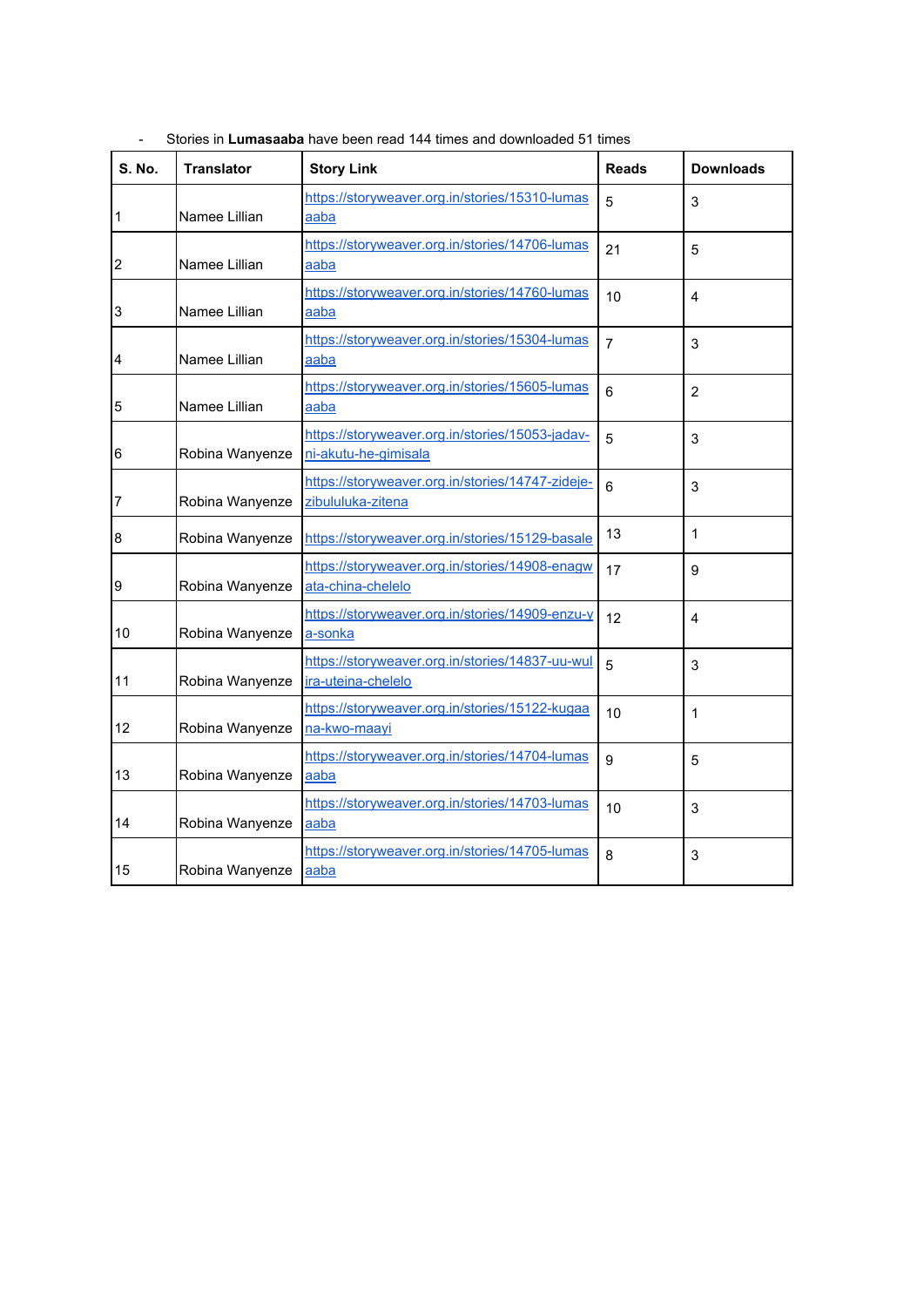| <b>S. No.</b>   | <b>Translator</b> | <b>Story Link</b>                                                      | <b>Reads</b> | <b>Downloads</b> |
|-----------------|-------------------|------------------------------------------------------------------------|--------------|------------------|
| 1               | Noel Abaho        | https://storyweaver.org.in/stories/14550-rame-<br>goes-fishing         | 13           | 3                |
| $\overline{2}$  | Noel Abaho        | https://storyweaver.org.in/stories/15198-what-<br>shall-i-wear-today   | 6            | 3                |
| 3               | Noel Abaho        | https://storyweaver.org.in/stories/14801-pupi-<br>maxi-arashaka-gukina | 12           | 3                |
| $\overline{4}$  | Noel Abaho        | https://storyweaver.org.in/stories/15121-mothe<br>rs-love              | 10           | 2                |
| $5\phantom{.0}$ | Noel Abaho        | https://storyweaver.org.in/stories/14553-papa-<br>numwana-barafatanye  | 9            |                  |
| 6               | Noel Abaho        | https://storyweaver.org.in/stories/15123-intelli<br>gent-friends       | 7            | 2                |
| 7               | Noel Abaho        | https://storyweaver.org.in/stories/15120-where<br>-is-my-mother        | 7            | 2                |

- Stories in **Kinyarwanda** have been read 64 times

### - Stories in **Luganda** have been read 119 times

| <b>S. No.</b> | <b>Translator</b>            | <b>Story Link</b>                                                                                        | <b>Reads</b> | <b>Downloads</b> |
|---------------|------------------------------|----------------------------------------------------------------------------------------------------------|--------------|------------------|
|               |                              | https://storyweaver.org.in/stories/14530-enger<br>Stellah Nakasango   i-engo-jeyafuna-eviiri-zoku-gmutwe | 13           | 2                |
| 2             | Stellah Nakasango  -ya-kaapa | https://storyweaver.org.in/stories/14482-nsobi                                                           | 100          | 6                |
| 3             | Stellah Nakasango            | https://storyweaver.org.in/stories/16048-kint<br>u                                                       | 6            | 5                |